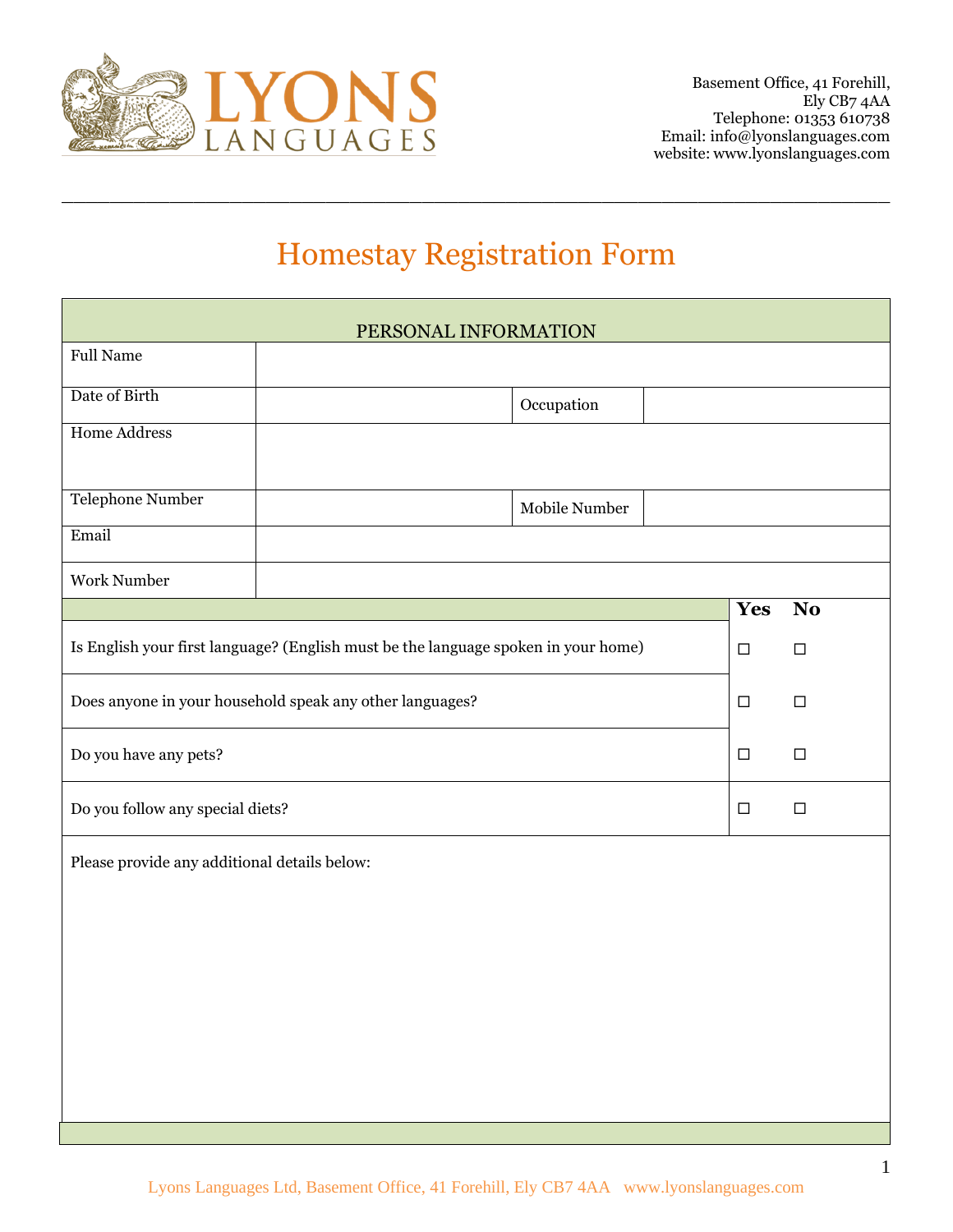| YOUR FAMILY                                                                                                                                                                                                                                                                                                                          |                                                   |  |  |  |
|--------------------------------------------------------------------------------------------------------------------------------------------------------------------------------------------------------------------------------------------------------------------------------------------------------------------------------------|---------------------------------------------------|--|--|--|
| <b>Full Name:</b>                                                                                                                                                                                                                                                                                                                    | Date of Birth::                                   |  |  |  |
| Relationship to you:                                                                                                                                                                                                                                                                                                                 | Occupation:                                       |  |  |  |
|                                                                                                                                                                                                                                                                                                                                      |                                                   |  |  |  |
| <b>Full Name:</b>                                                                                                                                                                                                                                                                                                                    | Date of Birth::                                   |  |  |  |
| Relationship to you:                                                                                                                                                                                                                                                                                                                 | Occupation:                                       |  |  |  |
|                                                                                                                                                                                                                                                                                                                                      |                                                   |  |  |  |
| <b>Full Name</b>                                                                                                                                                                                                                                                                                                                     | Date of Birth::                                   |  |  |  |
| Relationship to you:                                                                                                                                                                                                                                                                                                                 | Occupation:                                       |  |  |  |
| <b>Full Name:</b>                                                                                                                                                                                                                                                                                                                    |                                                   |  |  |  |
|                                                                                                                                                                                                                                                                                                                                      | Date of Birth::                                   |  |  |  |
| Relationship to you:                                                                                                                                                                                                                                                                                                                 | Occupation:                                       |  |  |  |
|                                                                                                                                                                                                                                                                                                                                      |                                                   |  |  |  |
| <b>Full Name:</b>                                                                                                                                                                                                                                                                                                                    | Date of Birth::                                   |  |  |  |
| Relationship to you                                                                                                                                                                                                                                                                                                                  | Occupation:                                       |  |  |  |
|                                                                                                                                                                                                                                                                                                                                      |                                                   |  |  |  |
| What are your favourite sports, hobbies and interests as a family and individually?                                                                                                                                                                                                                                                  |                                                   |  |  |  |
| <b>ACCOMMODATION DETAILS</b>                                                                                                                                                                                                                                                                                                         |                                                   |  |  |  |
| How many students are you able to host at any one time?*<br>*Please note, no more than four students in total should be hosted in one household at any one time.                                                                                                                                                                     |                                                   |  |  |  |
|                                                                                                                                                                                                                                                                                                                                      | Two<br>□<br>□<br>One                              |  |  |  |
| Is the student bedroom                                                                                                                                                                                                                                                                                                               | Single<br>Double<br>Twin<br>$\Box$<br>$\Box$<br>□ |  |  |  |
| Are the bathroom facilities                                                                                                                                                                                                                                                                                                          | Shared<br>Private<br>$\Box$<br>□                  |  |  |  |
| Do you have a working Smoke Alarm and Carbon Monoxide Detector installed in your home?<br>N <sub>o</sub><br>Yes<br>□<br>□<br>We would recommend that you check your home insurance policy details regarding guests in your home. See the<br>guidelines below regarding insurance and safety precautions, etc. (See guidelines below) |                                                   |  |  |  |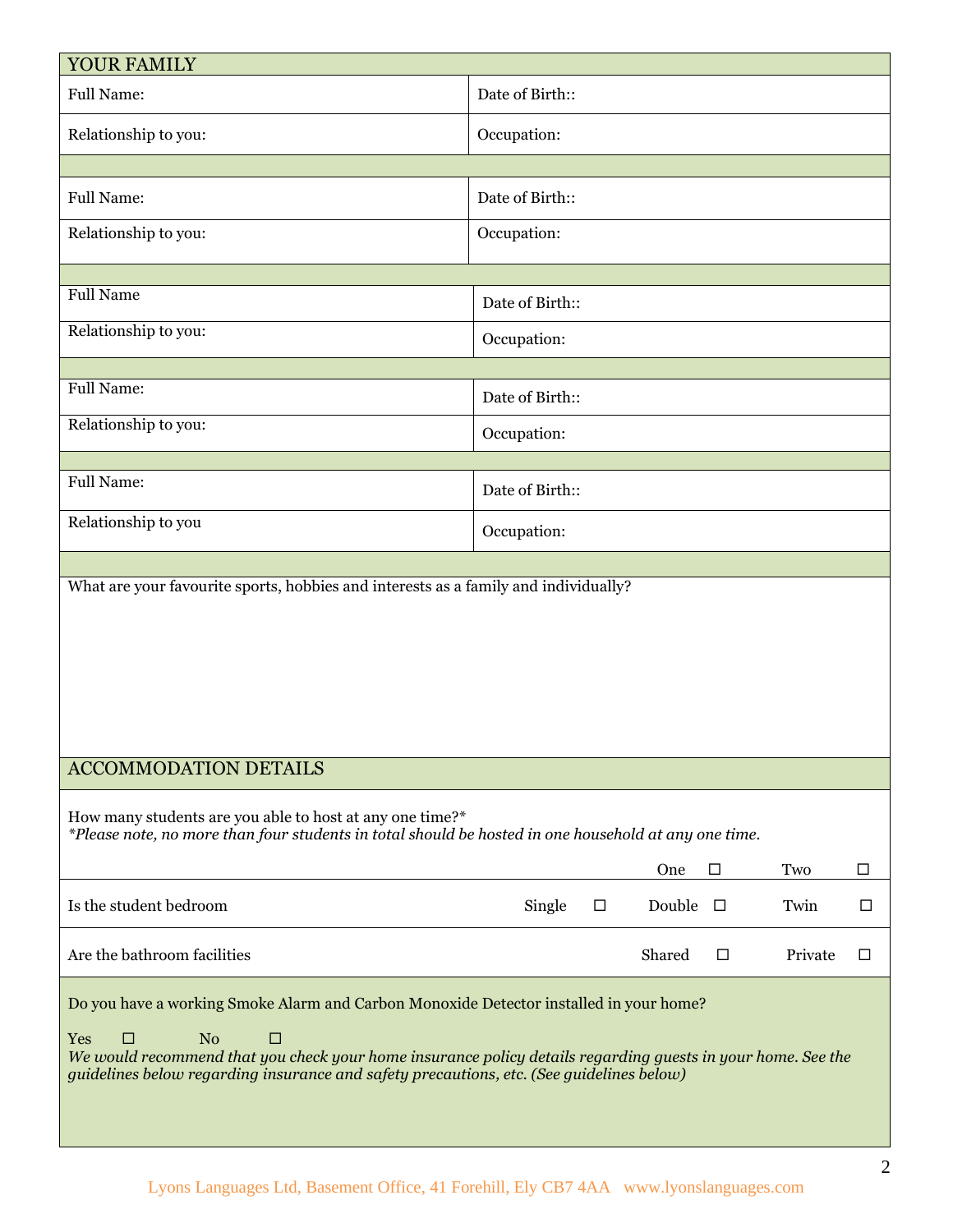## **REFERENCES**

| Please provide the names and contact details for two referees. References do not need to include an<br>employer; suitable referees could be neighbours, business acquaintances, family friends, teachers, clients,<br>members of an organisation where you volunteer or are a member. Family members are not accepted as<br>referees.                                                                                                                                                                                                                                                                                                                                                                                                                                                        |  |  |
|----------------------------------------------------------------------------------------------------------------------------------------------------------------------------------------------------------------------------------------------------------------------------------------------------------------------------------------------------------------------------------------------------------------------------------------------------------------------------------------------------------------------------------------------------------------------------------------------------------------------------------------------------------------------------------------------------------------------------------------------------------------------------------------------|--|--|
| Referee 1                                                                                                                                                                                                                                                                                                                                                                                                                                                                                                                                                                                                                                                                                                                                                                                    |  |  |
|                                                                                                                                                                                                                                                                                                                                                                                                                                                                                                                                                                                                                                                                                                                                                                                              |  |  |
|                                                                                                                                                                                                                                                                                                                                                                                                                                                                                                                                                                                                                                                                                                                                                                                              |  |  |
| Referee 2                                                                                                                                                                                                                                                                                                                                                                                                                                                                                                                                                                                                                                                                                                                                                                                    |  |  |
|                                                                                                                                                                                                                                                                                                                                                                                                                                                                                                                                                                                                                                                                                                                                                                                              |  |  |
|                                                                                                                                                                                                                                                                                                                                                                                                                                                                                                                                                                                                                                                                                                                                                                                              |  |  |
|                                                                                                                                                                                                                                                                                                                                                                                                                                                                                                                                                                                                                                                                                                                                                                                              |  |  |
| <b>ENHANCED DBS DISCLOSURES</b>                                                                                                                                                                                                                                                                                                                                                                                                                                                                                                                                                                                                                                                                                                                                                              |  |  |
| It is now compulsory for Lyons Languages' host families to have or obtain an Enhanced DBS (Disclosure<br>and Barring Service) certificate for each and every adult (over 18) normally resident in the host's home. If<br>you do not have one, we will apply for and cover the cost of this. We would strongly recommend that you<br>subsequently register for the DBS Update service which, for an annual fee of £13, means that your<br>certificate and details are kept online for potential employers to access, so you do not have to reapply. See<br>https://www.gov.uk/government/publications/dbs-update-service-applicant-guide/dbs-update-service-<br>applicant-guide for more information. The Update Service needs to be applied for within two weeks of your<br>DBS application. |  |  |
| Do you have an existing Enhanced DBS Certificate?<br>Yes<br>N <sub>o</sub><br>□<br>П<br>If yes, please provide full details:                                                                                                                                                                                                                                                                                                                                                                                                                                                                                                                                                                                                                                                                 |  |  |
|                                                                                                                                                                                                                                                                                                                                                                                                                                                                                                                                                                                                                                                                                                                                                                                              |  |  |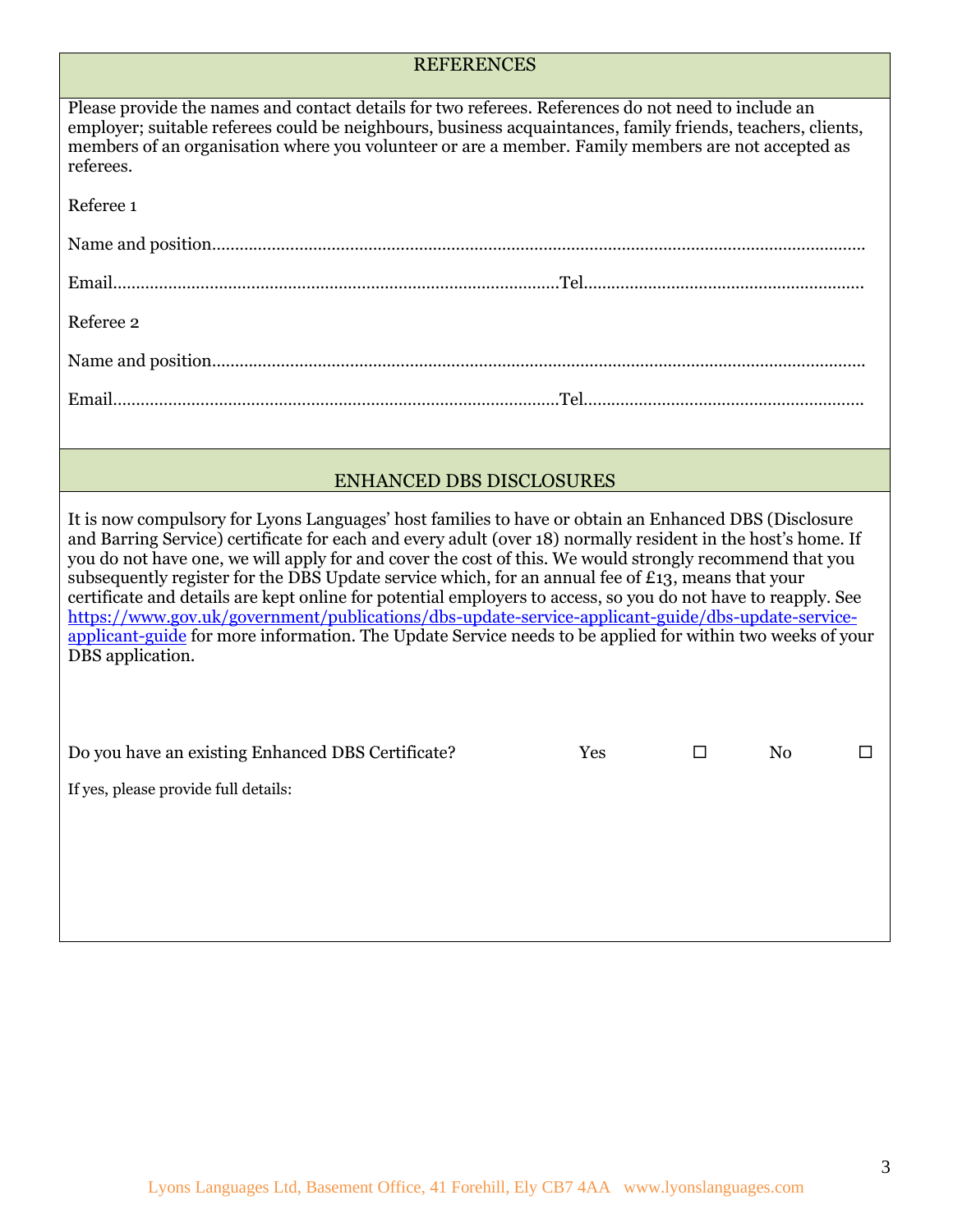## **DECLARATION**

| Criminal Record Disclosure and Rehabilitation of Offenders Legislation.                                                                                                                                                                                                                                                                                                                                                                                                                                                                                                                                                                                                                                                                                                                                                                                                        |     |        |                |  |
|--------------------------------------------------------------------------------------------------------------------------------------------------------------------------------------------------------------------------------------------------------------------------------------------------------------------------------------------------------------------------------------------------------------------------------------------------------------------------------------------------------------------------------------------------------------------------------------------------------------------------------------------------------------------------------------------------------------------------------------------------------------------------------------------------------------------------------------------------------------------------------|-----|--------|----------------|--|
| Because of the nature of the appointment as a Host Family you are exempt from the provisions of the Rehabilitation of<br>Offenders Legislation. This means that you must provide us with all information relating to any form of conviction at<br>any time in your lifetime. This includes such matters as police cautions, anti-social behaviour orders or informal<br>warnings as well as any other form of conviction whether you were sent to prison or not. You are not entitled to<br>withhold any information whether the sentence is spent or not. Any information that you give will be<br>completely confidential. If you have been registered on any list relating to vulnerable adults or children and your<br>registration has been confirmed you should be aware that you would be committing a criminal offence in applying for<br>a post in a caring position. |     |        |                |  |
| Have you ever been convicted of any criminal offence?                                                                                                                                                                                                                                                                                                                                                                                                                                                                                                                                                                                                                                                                                                                                                                                                                          | Yes | $\Box$ | N <sub>0</sub> |  |
| If yes, please give full details (including nature of offence and date).                                                                                                                                                                                                                                                                                                                                                                                                                                                                                                                                                                                                                                                                                                                                                                                                       |     |        |                |  |
| Signature:                                                                                                                                                                                                                                                                                                                                                                                                                                                                                                                                                                                                                                                                                                                                                                                                                                                                     |     |        |                |  |

| <b>Print Name:</b> | Jate. |
|--------------------|-------|
|                    |       |

| HOST'S BANK ACCOUNT DETAILS |  |  |
|-----------------------------|--|--|
| Name of Account Holder      |  |  |
| <b>Bank Account Number</b>  |  |  |
| Sort Code                   |  |  |
| Bank:                       |  |  |

The fee for hosting is £170 per week per student. Payment will be transferred into your bank account within five days of the end of the course.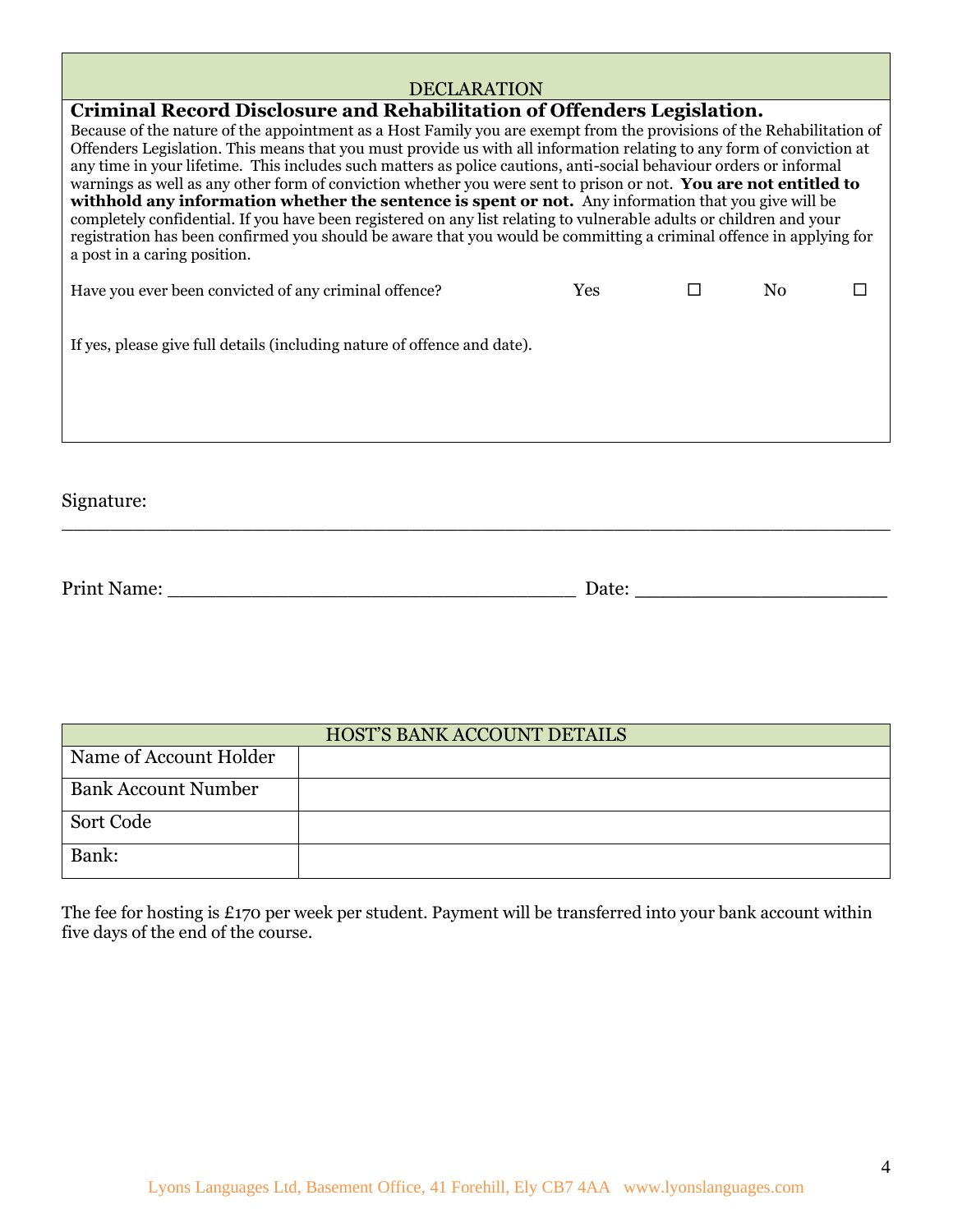

# **Homestay Guidelines & Agreement**

We are committed to ensuring that Lyons Languages maintains an excellent reputation, and positive relations with our highly valued host families are vital. We aspire to the highest standards and appreciate open lines of communication at every stage of the students' visit to England.

After our initial inspection, interview and approval, we will re-inspect all homestay accommodation every two years.

Students' welfare is paramount, and we have included an overview of key safeguarding issues and important information on how to respond to a range of issues that you may encounter as hosts. In line with this, you will have noticed on the application form that an enhanced DBS certificate is now compulsory for all hosts.

We include our **Student Code of Conduct**, which states the kind of behaviour that we expect from all our students. We also urge you to familiarise yourselves with our full Safeguarding Policy which can befound on our website. This includes our policies on Prevent, Anti-bullying and Abusive Behaviour.

We hope that you will find hosting a rewarding and enjoyable experience. If you have any questions (about these guidelines or anything else), either before or during the period in which you are hosting students, don't hesitate to contact us at any time.

Siobhan Lyons and Rosalind Lyons Directors

#### **Accommodation**

We like to offer our students a private single or double room although some students may request a twin room to be able to share with another student, but this will only be by prior arrangement and agreement with Lyons Languages.

The student's bedroom should consist of:

- 1 or 2 full size single beds or a double bed;
- a wardrobe and drawers or other adequate storage facility for clothes;
- a desk and a chair (or made available for the student elsewhere in your home);
- a mirror and adequate lighting.

The room should be in good condition and heated as appropriate. Clean linens and a towel should be provided and changed at least weekly. Students are asked to keep their rooms tidy; however, the general cleaning of the room is the responsibility of the host.

The students must have access to the bathroom and laundry facilities as necessary and as agreed with you. Hosts are not required to do student laundry although this is often greatly appreciated particularly by our younger guests.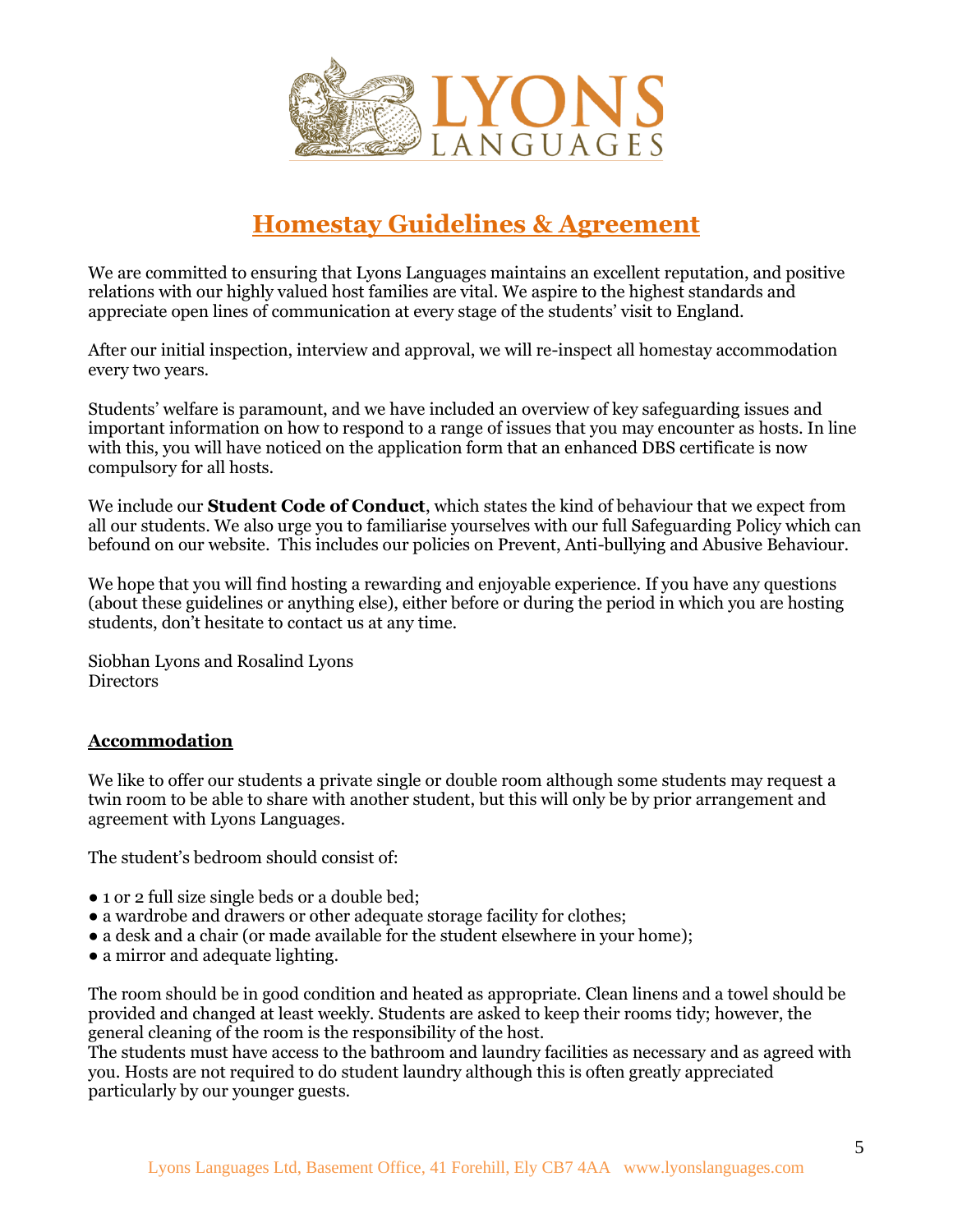## **Insurance**

Regrettably, accidents can occur when students are staying with you, and we regret that Lyons Languages cannot take responsibility for accidents of any kind.

We advise hosts to inform their insurance company that they are letting rooms so that they are covered for any damage or liability in case of accident. The insurance company may insist that certain measures be taken (and may charge more). If an accident occurs to the student in the host's home, and it is considered to be the result of negligence on the part of the host, then a claim may be made against the host. It is therefore important that the host has the appropriate insurance cover and has carried out and acted upon risk assessments (e.g. in case of fire).

Neither hosts nor the organisation are responsible for the safety of students' property while in the home and students are encouraged to take out their own insurance cover. However, it is a good idea to take out a standard householder's policy, which can cover the students' belongings in case of fire or theft. It is a measure of protection for both student and hosts if there is a lockable drawer or cupboard in the student's room.

#### **Fire Precautions, Health & Safety Risk assessments and Gas Appliances**

Hosts are obliged to make sure that premises are safe and that you have taken measures to minimise any risks. This would include installing working smoke alarms, carbon monoxide detectors, a fire extinguisher or fire blanket for the kitchen and to show the student the nearest fire escape. All gas appliances should only be fitted and checked by a professional and should have a Gas Safety Certificate. No appliance should be used if it is known or suspected of being unsafe. The room where the gas appliance is located must have adequate ventilation - air inlets should not be blocked to prevent draughts, and flues and chimneys should not be obstructed.

#### **Meals and Special Dietary Requirements**

Host families are asked to provide breakfast, packed lunch (Monday to Saturday) and dinner.

Please inform your student on arrival in your home of meal times. It is ideal to have family meals together as this gives the students a very important opportunity to interact and practise their English. It is also a good idea to ask the student at the outset if there is anything they particularly like or do not like. However, the student is here to experience English life and culture and meals should not generally be adapted especially for the student.

Where a student has special dietary requirements – for example, lactose intolerance, gluten free diet or has a serious food allergy - you will be made aware of this and any other relevant details when confirming the student placement with you.

#### **Arrivals and Departures**

When a student booking is confirmed with you, the arrival details will also be provided. Likewise on the final day, it will be necessary to transport the student's luggage to the agreed meeting point in time for a prompt departure. Students will take responsibility for the safe keeping of passports, identity cards and travel documentation. We will update you promptly regarding any changes to travel times and pick -up/drop-off locations and arrangements.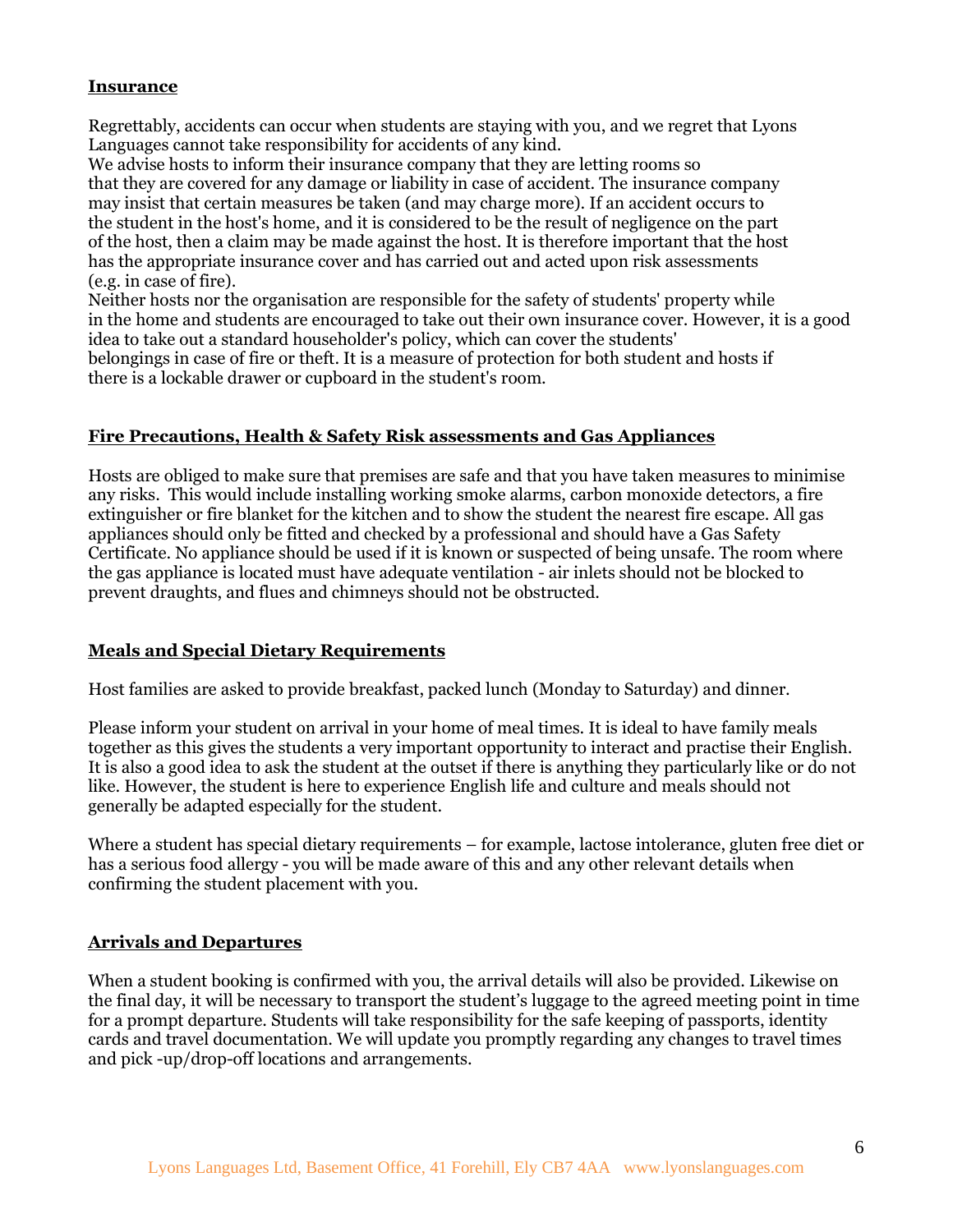## **Booking Agreement**

Written confirmation will be sent to you before the arrival of the student, with brief details and the arrival and departure details with a copy of the programme. Approximately one week prior to arrival date, your student's parents (for junior students) will be sent your contact details. Your student will then usually send a short email introducing themselves. Our young students and their parents are always delighted to receive a short reply from you with perhaps a photo or two.

Lyons Languages reserves the right to change one student for another at any time. In very rare cases we may need to remove a student from your home, but we will always discuss the particular circumstances with you beforehand. If at all possible, we will offer another student. We also reserve the right to cancel a booking at any time but will do our very best to avoid this. When student accommodation is booked with you, even verbally on the telephone, then a legally binding contract is being entered into. If the student/s fail to attend the course, or cancels the booking less than 8 weeks before the start of the course, the host will be compensated at 30% of the expected fee.

## **Daily travel arrangements: drop-off and pick up**

We ask please that you bring your student to the agreed meeting point on the first and subsequent mornings and following this your student should be encouraged to walk wherever appropriate. If a bus or train journey is required please show your student where, what time, what number and how to buy a ticket. For the first morning and whenever possible please put them on the bus or train yourselves. Please make sure they know where to get off and how to get back to your home. If we experience a delay for any reason, we will contact you promptly to notify you of any unavoidable alterations to the programme.

The course timetable is compulsory and you will receive a copy of the programme by email before the student arrives.

#### **Supervision**

Lyons Languages requests that a responsible adult will always be present overnight and normally present when younger students are at home. It is not appropriate for the students to go out in the evening alone particularly after dark to meet their friends for example. As a host you are acting as guardian to the student and are therefore responsible for their welfare at times when they are not taking part in the organised activities. Students may be allowed to meet friends in the evenings outside scheduled activities, but this is only with the host's permission, and they must respect and abide by your rules. Sunday is the day that we reserve for you to spend some quality time with your student.

Students may also need to be able to enter your home independently and this is entirely your decision. You may wish to supply a door key if you think they are responsible enough. If not, someone needs to be at home to receive them at the required times. Please let Lyons Languages know if there will be any anticipated difficulties with this.

Our Supervision Policy is available on our website.

#### **Wi-Fi and telephone calls**

Students usually have their own mobile telephones with internet access and are usually very grateful for your Wi-Fi Code so there is not usually any need for them to use your telephone for outgoing calls. However, they may wish to receive reasonably timed incoming calls from their parents occasionally and particularly on arrival or to arrange a Skype call.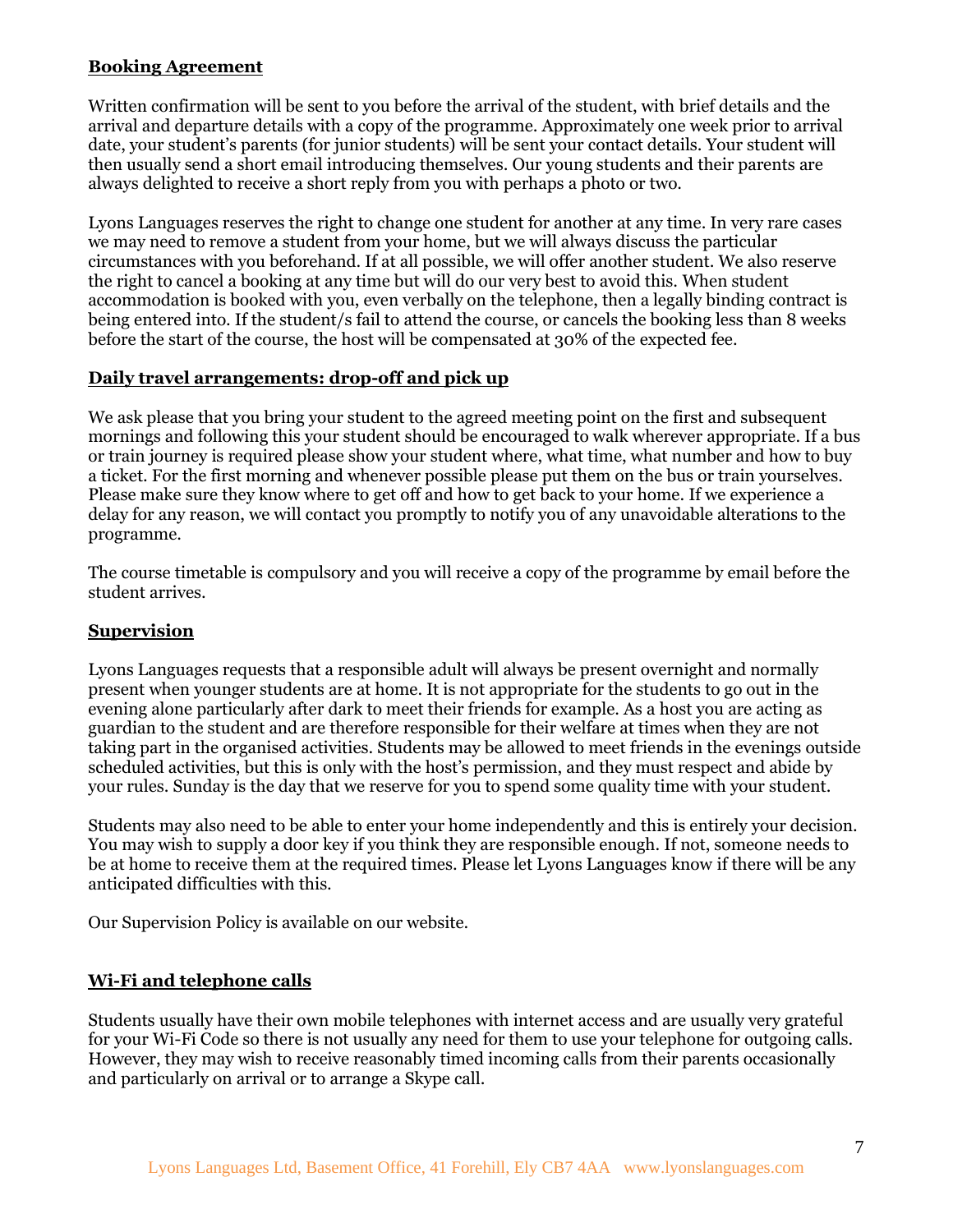Your student may appreciate the use of a computer but only if this has been agreed with you first. Although we appreciate this is difficult to monitor, it is obviously inappropriate for them to spend extended periods on the internet. Students are asked to complete and sign an 'Online Agreement' prior to the course regarding safe use of the internet.

## **Payment**

The fee for hosting is £170.00 per week per student. Payment will be transferred directly into your bank account within five working days of the end of the English Study Holiday.

## **Data protection**

Any information held on a database (paper or electronic) about hosts is subject to the Data Protection Act. This entitles hosts to demand access to any information referring to them and to know what use will be made of this information. This information will be made available to students, agents and inspectors, and as required by HM Revenue and Customs. You can find our full Privacy Policy on our website.

## **Welfare, Safeguarding and child protection**

Safeguarding is a crucial aspect of our school. Everyone who works with us has a duty of care and responsibility for the welfare of all our students. All students, whatever their age, culture, disability, gender, language, racial origin, religious beliefs, and/or sexual identity, have the right to protection from abuse of any kind.

The school's directors and staff are committed to providing a safe environment for any person visiting the school, staying with an approved homestay provider, participating in an organised activity, travelling on arranged and approved transport, or enjoying free time as included in the school's programmes.

Safeguarding is an umbrella term that covers everything related to student welfare. Everyone who works at the school has a legal and professional duty to actively promote the welfare of our students. We believe that the school should provide a caring, positive, safe, and stimulating environment in which all students should feel comfortable and be protected from potential risk.

Homestay hosts are a critical part of this commitment, and we require all hosts to take an online **Safeguarding Basic Awareness** course, which will provide an overview of safeguarding and child protection. This is a free course from the British Council, arranged by Lyons Languages, and completion is required by all Lyons Languages staff.

Below is an overview of some of the main issues to be aware of regarding safeguarding and child protection. Our full Safeguarding policy can be found on our website, and we encourage you to read it.

## **Safeguarding and homestay hosts**

Lyons Languages takes all reasonable steps to ensure our hosts are carefully selected and approved, by:

- following safer recruitment procedures for all hosts;
- inspecting all potential hosts in advance and revisiting all active hosts regularly;
- establishing and maintaining an open and positive dialogue with all hosts;
- giving hosts clear guidelines on appropriate behaviour and reporting requirements;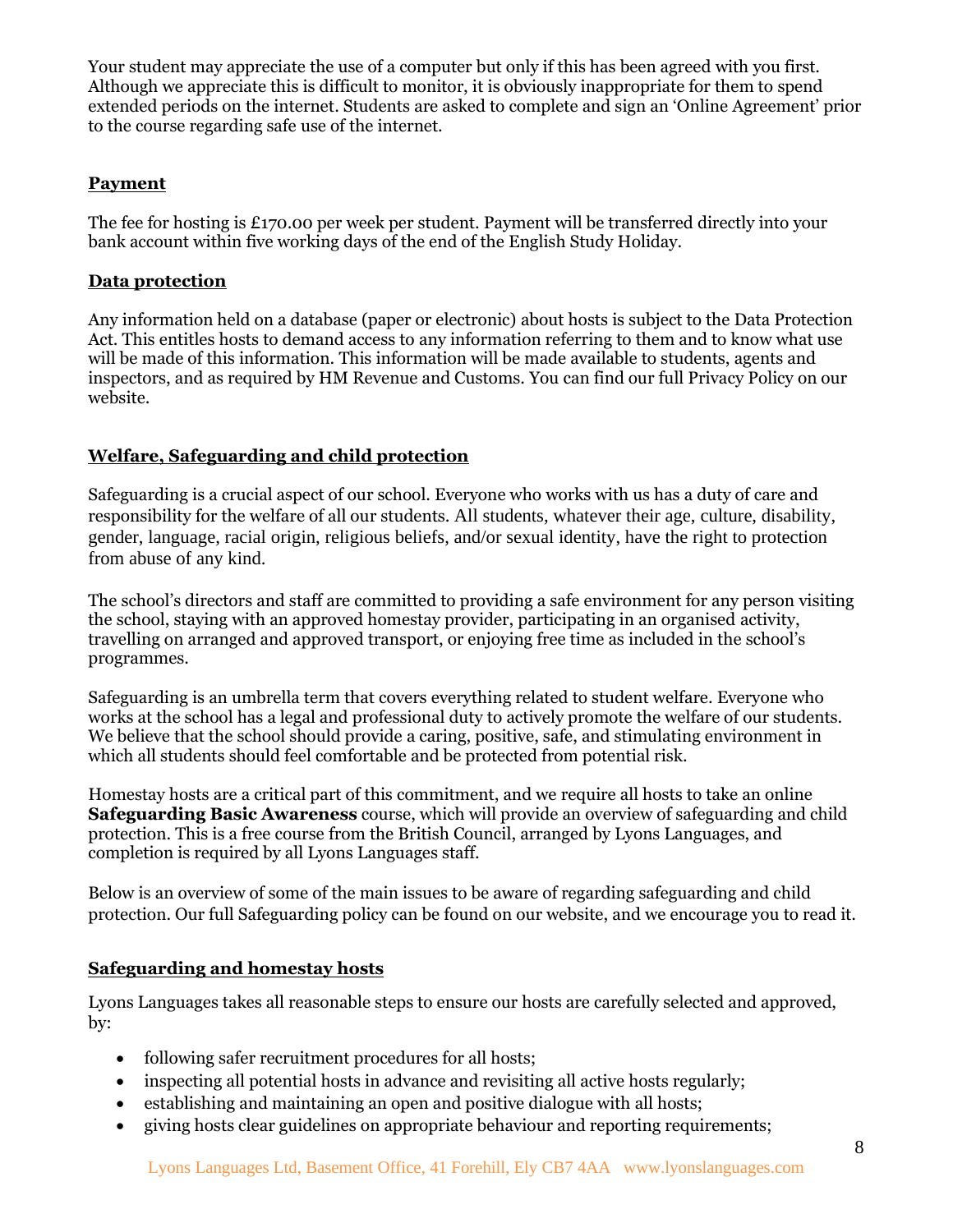- ensuring that all hosts have read and agree to uphold our policies, procedures, and principles.
- providing all hosts with a copy of our safeguarding policy and encouraging them to take an online Level 1 Safeguarding Awareness course.

## **Our students**

We take all reasonable steps to ensure our students are informed, instructed, and aware, by:

- giving students clear guidelines on acceptable behaviour in advance of arrival;
- informing students of their host, and the travel arrangements to/from school, in advance;
- encouraging students and their parents to contact the host in advance;
- insisting on mobile phone numbers for every student in advance of arrival.

## **Our placements**

We take all reasonable steps to ensure a safe and comfortable home environment, by:

- allowing students and their parents to give us information about the type of host preferred;
- endeavouring to match a student with a suitable host;
- avoiding a situation where a child student is placed in the same host as an adult student;
- obtaining regular feedback from students with regard to their home environment;
- reacting swiftly to deal with any problems or dissatisfaction.

## **Responsibilities of staff and hosts**

In your role at Lyons Languages you are acting in a position of authority and have a duty of care towards the children and young people we work with. You are in a position of trust, and this is of critical importance particularly regarding relationships with individual students. Under the Sexual Offences Act 2003, any person in a 'position of trust' engaged in sexual activity with students under the age of 18 is breaking the law. For further details about this law, see [https://www.legislation.gov.uk/ukpga/2003/42/contents.](https://www.legislation.gov.uk/ukpga/2003/42/contents)

You are responsible for:

- prioritising the welfare of children and young people;
- providing a safe environment for children and young people;
- ensuring equipment is used safely and for its intended purpose;
- having good awareness of issues to do with safeguarding and child protection and
- taking action when appropriate;
- following our principles, policies and procedures, including our policies and procedures for child protection/safeguarding and whistleblowing;
- staying within the law at all times;
- modelling good behaviour for children and young people to follow;
- challenging all unacceptable behaviour and reporting any breaches of the behaviour code to Rosalind Lyons (Director in charge of welfare, Designated Safeguarding Lead);
- reporting all concerns about abusive behaviour, following our safeguarding and child protection procedures. This includes behaviour being displayed by an adult or child and directed at anybody of any age.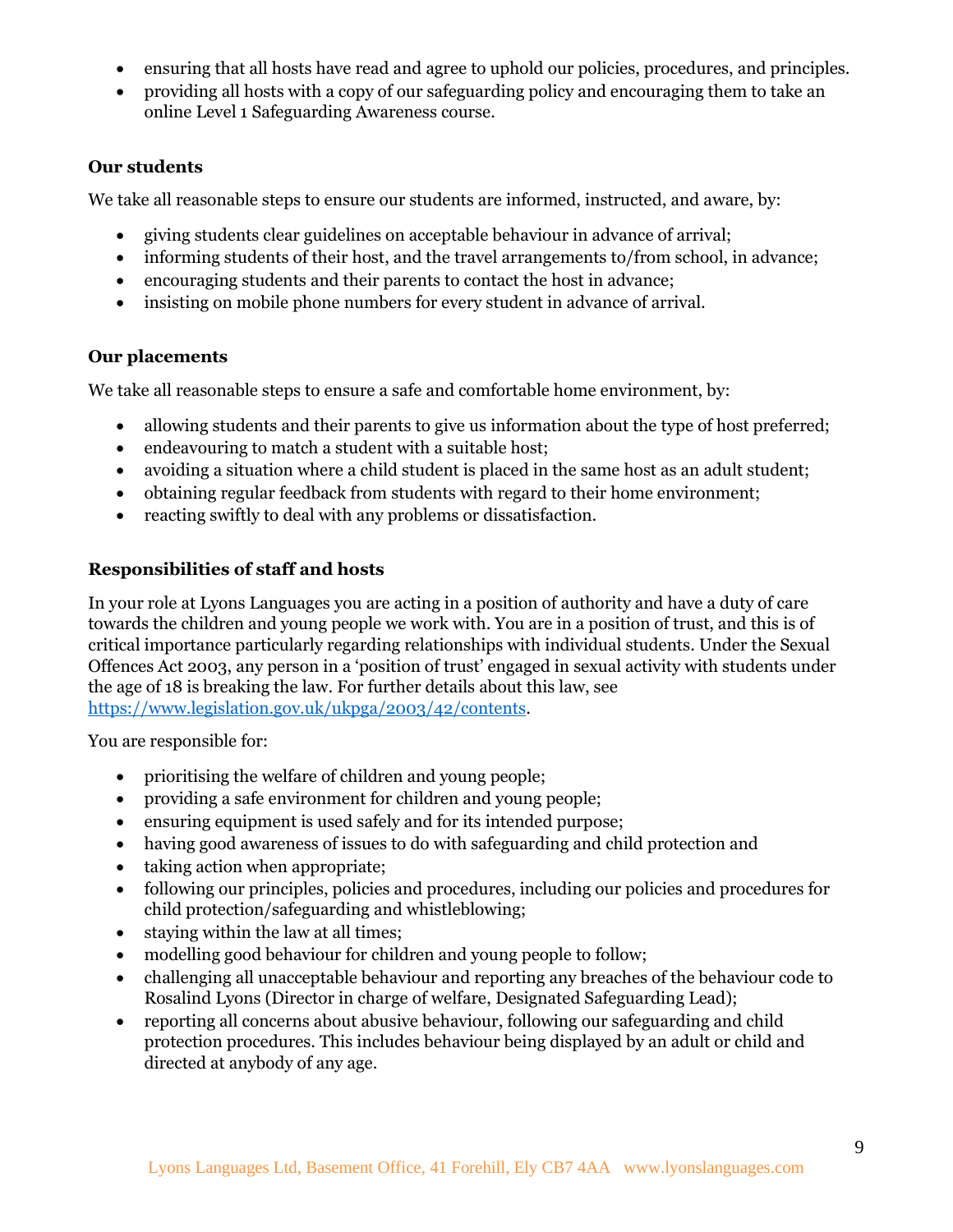## **Unacceptable behaviour**

When working with children and young people, you must not:

- allow concerns or allegations to go unreported;
- take unnecessary risks;
- smoke, consume alcohol or use illegal substances;
- develop inappropriate relationships with children and young people;
- make inappropriate promises to children and young people;
- engage in behaviour that is in any way abusive, including having any form of sexual contact with a child or young person;
- let children and young people have your personal contact details (mobile number, email or postal address) or have contact with them via a personal social media account;
- act in a way that can be perceived as threatening or intrusive;
- patronise or belittle children and young people;
- make sarcastic, insensitive, derogatory or sexually suggestive comments or gestures to or in front of children and young people.

## **Child protection**

Child abuse constitutes all forms of physical and/or emotional ill-treatment, sexual abuse, neglect or negligent treatment or other exploitation, resulting in actual or potential harm to the child's health, survival, development or dignity in the context of a relationship of responsibility, trust or power.

## **Recognising symptoms of abuse**

It is important that we are able to recognise the symptoms of abuse. Some signs may vary with the age of the child, and not every child will exhibit every symptom. There are four main categories of abuse and these are listed below.

## **Sexual Abuse:**

- acting in an inappropriate sexual way with objects or peers;
- sleeping problems;
- becoming withdrawn or clingy;
- personality changes, seeming insecure;
- unaccountable fear /dread of particular places or people;
- changes in eating habits;
- physical signs such as unexplained soreness around genitals, sexually transmitted diseases;
- secretive behaviour.

## **Physical abuse**

Signs of physical abuse could be if a child:

- has unexplained bruises, burns etc.;
- is wearing clothes to cover injuries, even in hot weather;
- refuses to undress for sports, or join swimming sessions;
- shows signs of general neglect;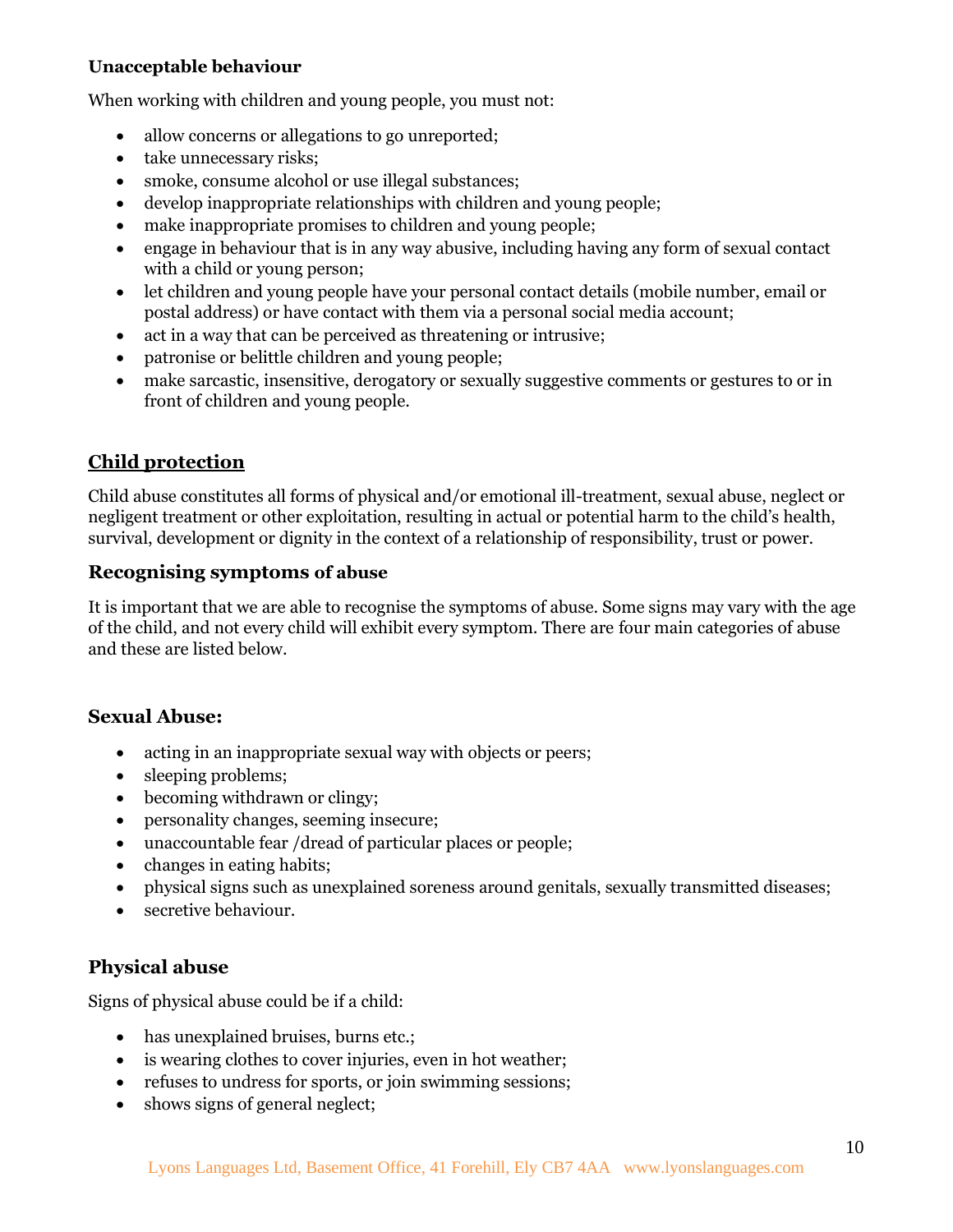- is often hungry, may beg or steal food;
- is badly dressed in clothes that need washing;
- exhibits poor appearance and personal hygiene such as unwashed hair;
- lacks necessary medical/dental care;
- is often tired;
- may be abusing alcohol or other drugs.

## **Emotional Abuse**

Abuse can be emotional as well as physical. Some signs to watch out for include when a child:

- shows delayed physical or emotional development;
- shows extremes of passivity or aggression;
- develops a sudden speech disorder;
- exhibits overreaction to mistakes, or continual self-deprecation;
- shows neurotic behaviour (rocking, hair twisting, self-mutilation);

## **Neglect**

## **Recognising signs of neglect**

Below are signs frequently found in cases of neglect; their presence is not proof that abuse has occurred, but must be regarded as indicators of the possibility of significant harm, and referred as such:

- a child appears to lack essential physical needs, such as food, clothing, or medical care;
- a child appears to lack essential emotional needs, such as feeling loved, valued, and safe;
- a child appears to be listless, apathetic and unresponsive, with no apparent medical cause;
- a child displays unexplained weight loss;
- a child is frequently absent from school;
- a child is left with inappropriate carers (e.g. too young, complete strangers);
- a child is left with adults who are intoxicated or violent;
- a child is abandoned or left alone for excessive periods;
- a child has very poor dental health.

## **Child Sexual Exploitation**

Child sexual exploitation is a form of sexual abuse in which a young person is manipulated, or forced into taking part in a sexual act. This could be part of a seemingly consensual relationship or in return for attention, affection, money, drugs, alcohol or somewhere to stay.

As professionals, it is important that we familiarise ourselves with the signs that a young person is being exploited and to share this information with colleagues. If you notice any of the signs in a young person, report it to the Designated Safeguarding Lead.

Signs of child sexual exploitation include:

- going missing for periods or time or regularly returning home late;
- regularly missing classes;
- appearing with unexplained gifts or new possessions (particularly mobile phones);
- having older boyfriends/girlfriends;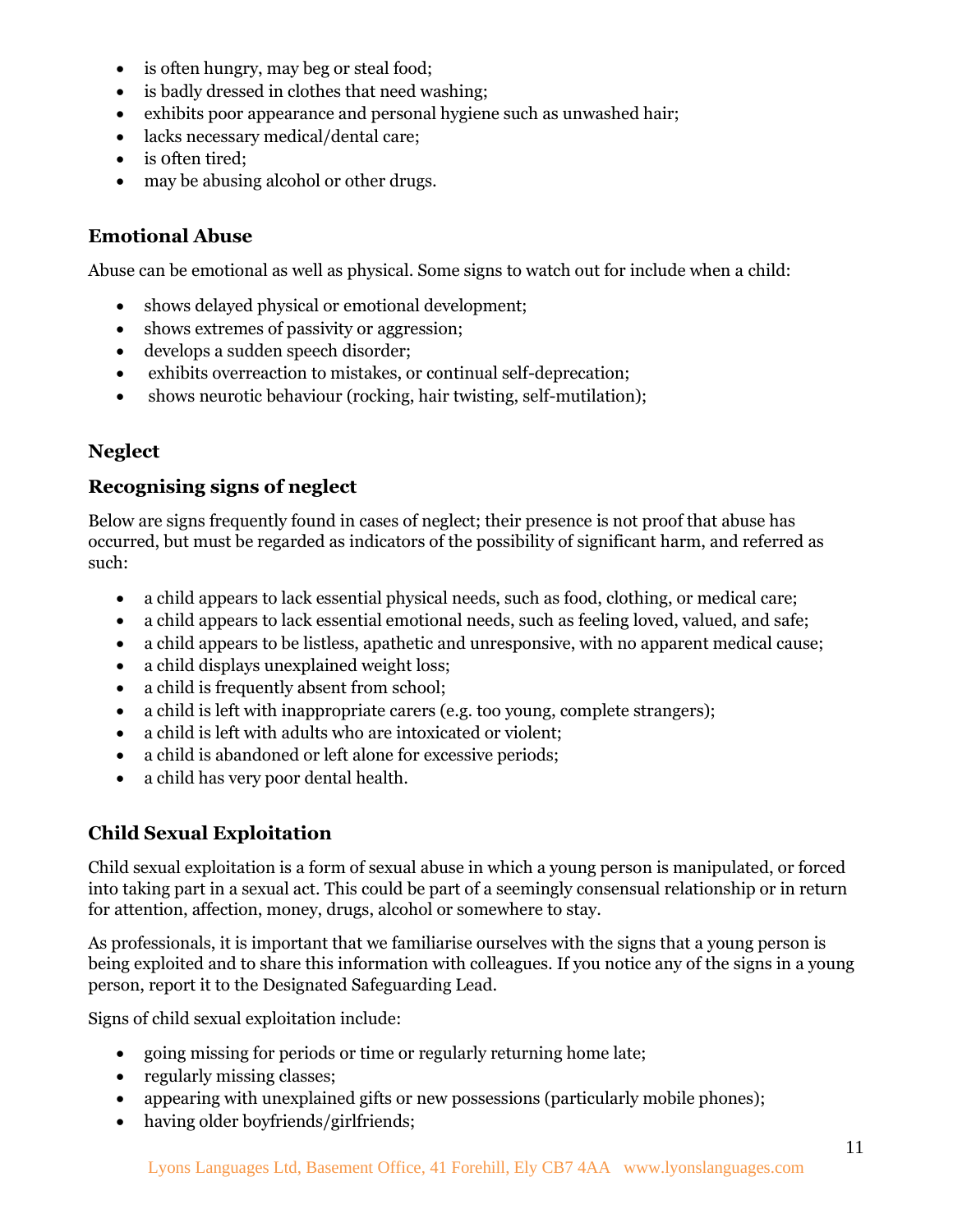- suffering from sexually transmitted diseases;
- mood swings or changes in emotional wellbeing;
- drug and alcohol misuse;
- displaying inappropriate sexualised behaviour.

## **Responding to a disclosure from a child:**

If a child tells you that they, or someone they know, is being abused:

- Listen; believe what the child is saying and take it seriously;
- Be attentive, calm, reassuring and non-judgmental;
- Avoid condemning the alleged abuser;
- Don't make assumptions about the child's feelings;
- Never promise confidentiality;
- Never attempt to investigate the allegations;
- Report the disclosure to the DSL immediately;
- Record what was said or observed record facts not opinions, report what was said to you in the child's own language.

## **How to respond to concerns**

All staff have a duty to respond to concerns. Staff who report concerns will not be penalised and their report will remain confidential.

It is essential to act quickly and effectively if an allegation is made, or if there is a suspicion or concern about a staff member's relationship with a child, particularly if they have:

- behaved in a way that has harmed, or may have harmed, a child;
- possibly committed a criminal offence against or related to a child;
- behaved towards a child or children in a way that indicates she/he is unsuitable to work with children.

If an allegation is made, or a concern arises, you must report it promptly to Rosalind Lyons, Designated Safeguarding Lead (DSL). If necessary, she will then contact the Local Authority Designated Officer (LADO).

#### **LADO contact details:**

Email: [LADO@cambridgeshire.gov.uk](mailto:LADO@cambridgeshire.gov.uk)

Telephone: 01223 727 967 (Monday to Friday during office opening hours)

Telephone: 01733 234 724 (Emergency Duty Team - out of hours queries)

The LADO is available to provide support and guidance in any allegations process, including advising whether or not the person concerned should be immediately suspended.

#### **External advice**

If for any reason you feel you need to report a problem through an external agency, the NSPCC's *what you can do to report abuse* dedicated helpline is available as an alternative route for staff or hosts who do not feel able to raise concerns regarding child protection failures internally or have concerns about the way a concern is being handled by their school or college. You can call 0800 028 0285 – line is available from 8:00 AM to 8:00 PM, Monday to Friday, and email: [help@nspcc.org.uk.](mailto:help@nspcc.org.uk)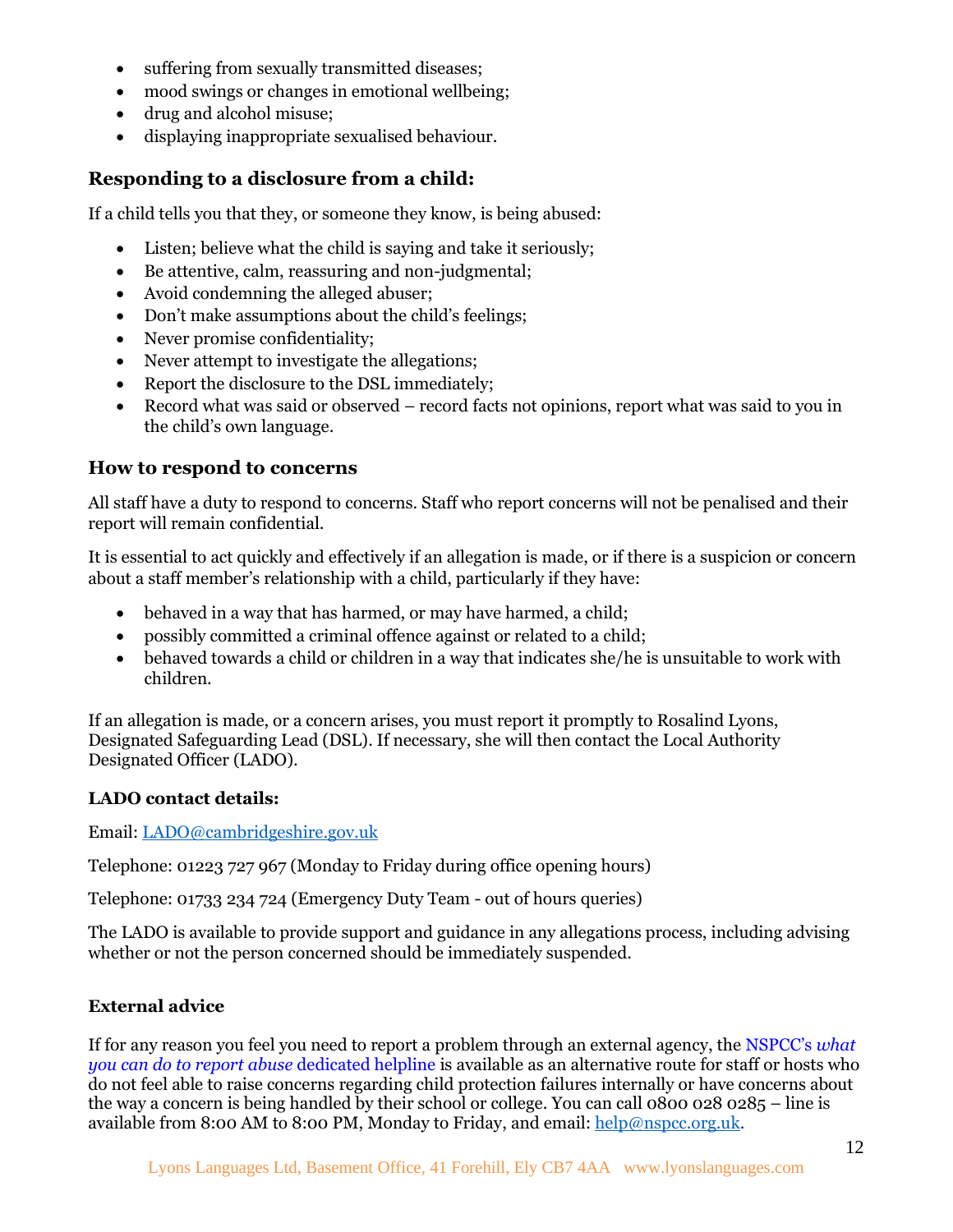## **EMERGENCIES**

In the case of an accident or illness, please react to the situation as appropriate, depending on urgency, and then inform Rosalind and/or Siobhan at any time on the following numbers:

24-hour emergency number: 07713 175636/07801513760

Out of office hours: 07713 175636/07801513760

During office hours/non-emergency: 01353 610738

## **Signature**

Please sign and date to confirm you have read and understood these guidelines.

By signing, you agree to act in accordance with Lyons Languages' policies and procedures as they relate to homestay hosts.

Signature………………………………………………………………………Date……………….…………………………

Print name……………………………………………………………………………………………………………………….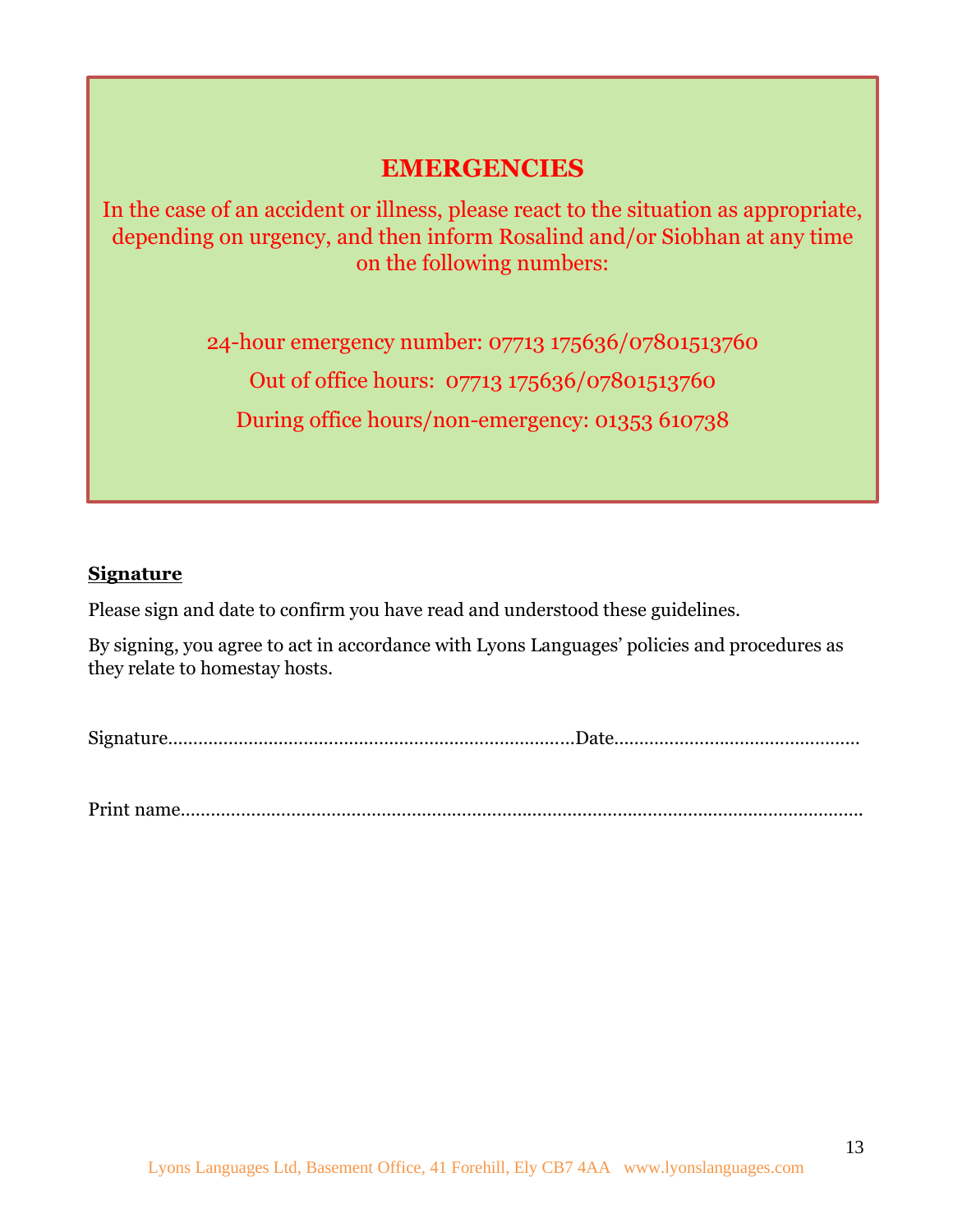## **English Summer Study Holidays**

## **Student Code of Conduct**

We want your stay with Lyons Languages to be a rewarding and enjoyable experience, and we are committed to protecting staff, students, visitors, agents and host families against unacceptable behaviour that may affect their safety, health and welfare. We expect all visiting students to respect the rules of the school and host families during their stay, and to behave politely and appropriately.

Any unacceptable behaviour or will be promptly addressed by staff and/or hosts, and in extreme cases the student or students involved will be sent home early. If a student is sent home early, all fees will be non-refundable, and the parents/guardian will have to make arrangements for the student's departure at their own cost. (All students are, of course, expected to abide by English law.)

Our full policies on Abusive Behaviour, Anti-bullying and Safeguarding can be found on our website. (Let us know if you would like hard copies of these or any other information.)

All students are expected to comply with our **Student Code of Conduct**:

#### **Respect and tolerance:**

Do not swear, shout at, threaten (verbally or physically) or be violent towards anyone Do not harass, bully, or do anything that may cause harm to another person Be tolerant and respectful of other people's views and opinions, and of cultural differences In general, be considerate and treat others as you would like others to treat you.

#### **Communication:**

- Let us know if you are going to be late or absent from classes or activities
- Let us know if there is anything wrong, if you are worried or unhappy about something to do with your host family, accommodation, other students, or anything else regarding the school or your course.

#### **In lessons:**

- Attendance is compulsory for all lessons, trips and activities included in the timetable
- Be punctual, if you are unavoidably late let us know in good time
- Mobile phones must be switched off during class time.

#### **Online behaviour:**

You will sign the Online Safety Agreement before arriving on your course and are expected to comply with that agreement in all your use of the internet.